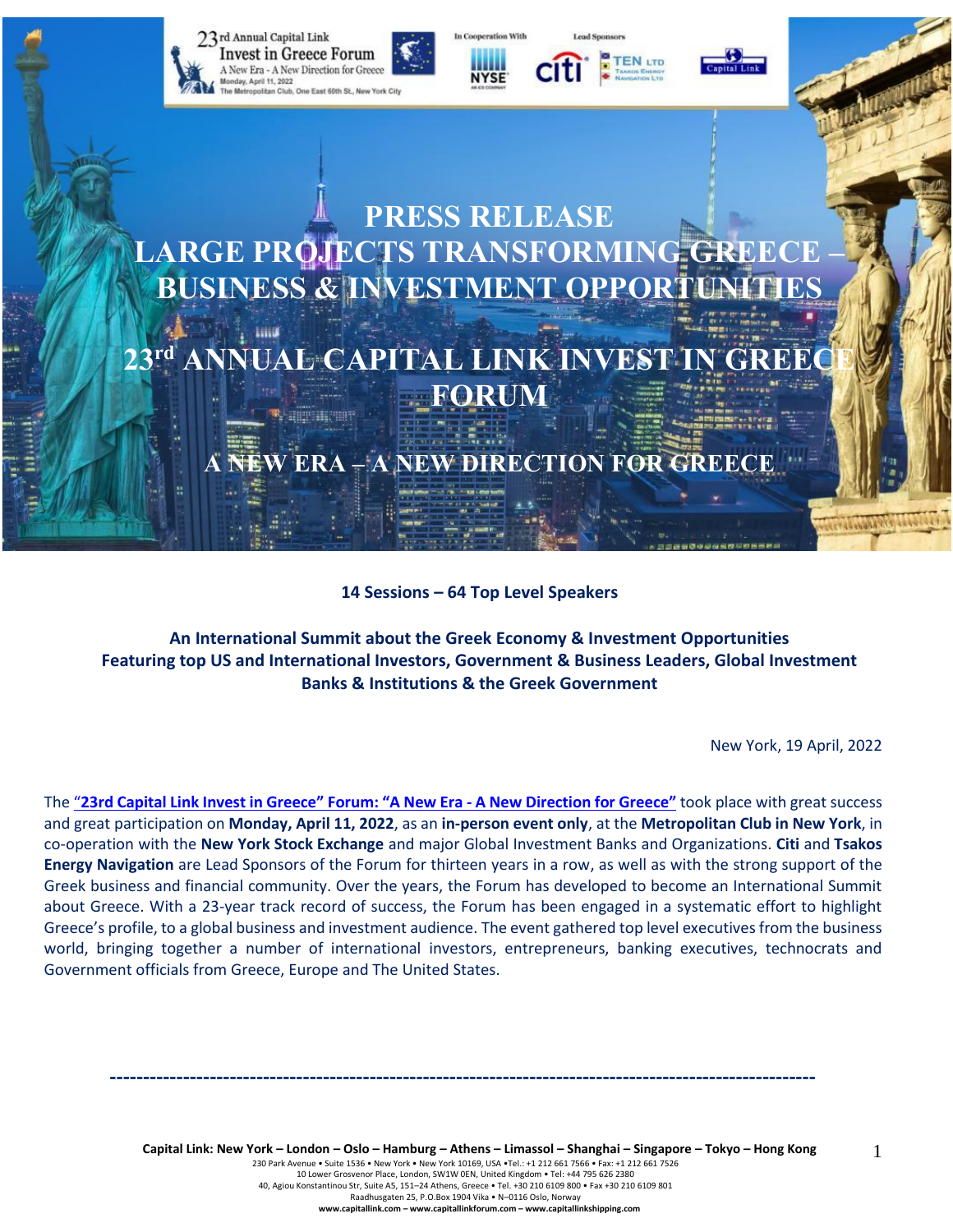#### **LARGE PROJECTS TRANSFORMING GREECE – Business & Investment Opportunities [Panel photos](https://forums.capitallink.com/greece/2021/images/zip/LARGE-PROJECTS-PANEL.zip) [Watch Video](https://www.youtube.com/watch?v=qt1BKRlKP1g)**



**Moderator: Mr. Panayotis Bernitsas***, Managing Partner* **– Bernitsas Law Panelists:**

- **• H.E. Nikos Papathanasis***, Alternate Minister of Development & Investments – Private Investments & PPPs* **– Hellenic Republic**
- **• Mrs. Ravina Advani***, Head of Energy Natural Resources & Renewables Coverage* **– BNP Paribas**
- **• Mrs. Penelope Lazaridou***, General Financial Manager – Executive Board Member* **- GEK TERNA**
- **• Mr. Christos Balaskas***, Vice President & General Manager - Greece* **– Eldorado Gold Corporation**
- **• Mr. Gregory D. Dimitriadis***, CEO & Member of the Board of Directors –* **Hellenic Corporation of Assets and Participations SA**

**Mr. Panayotis Bernitsas,** *Managing Partner –* **Bernitsas Law**, stated that over the last years, there has been a determined effort in the private and public sector to attract inward investment. A series of sweeping legislative changes aimed at cutting down on bureaucracy, modernizing public administration and creating an investor friendly legislative environment, have been successfully introduced and more are in the pipeline.

He underlined that in the public sector, there has been a clear trend over the last two decades towards the capitalization of the very substantial portfolio of assets owned directly or indirectly by the State across a number of industries, such as infrastructure, utilities, real estate, energy and tourism, and the Government has launched an ambitious privatization programme.

Mr. Bernitsas noted that in the private sector, Greece has also begun attracting significant investments from private equity funds over the last years, following the gradual restoration of investor confidence in the country's prospects. Major deals have taken place in the healthcare, hospitality and real estate, insurance, financial services, fish farming and food sectors. Standout examples are the acquisition of the landmark Astir Palace hotel and the Hellenikon project.

He highlighted that initiating, completing and implementing projects is not always a smooth process, with political roadblocks, technical obstacles and legislative impediments being encountered along the way in many instances.

 $\mathfrak{D}$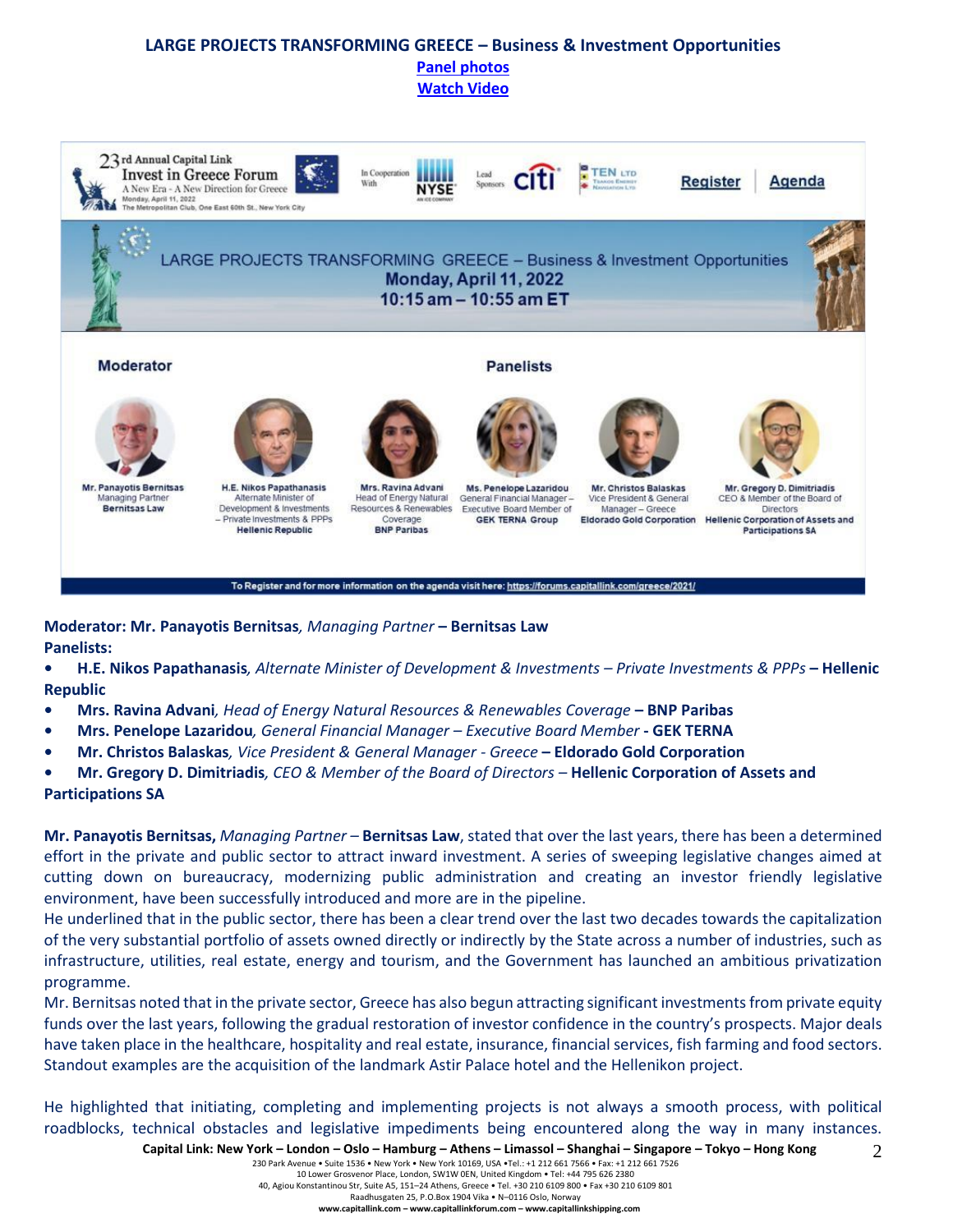"However", he stated "the development of State assets is a core component of this Government's agenda, which has been clear in welcoming foreign investors and creating a stable, friendly environment for inward investment."

"This in turn has increased the interest of major international specialized funds in Greece. Large scale projects involving ports, airports, energy, real estate, hospitality and transport and communication networks are underway, and these have created a positive climate within which foreign investors are responding. We have witnessed a snowballing trend whereby initial investments are followed by more in the same and different sectors by existing and new investors", Mr Bernitsas added.

Mr. Bernitsas stated: "I anticipate that the major immediate challenge is whether there will be a knock-on effect of the geopolitical volatility and instability caused by the outbreak of the war in the Ukraine. It does not seem to have affected the appetite for inward investment yet and for the moment, the course towards upgrading of major State assets, acquisition of important private companies and the development of private assets is steady."

**H.E. Nikos Papathanasis,** *Alternate Minister of Development & Investments –* **Private Investments & PPPs – Hellenic Republic stated that:** " The 23rd Annual Capital Link Invest in Greece Forum is a great way for Greece to highlight not only the progress but the potential of the Greek economy as well as the investment prospects in a time where the global impact of the pandemic is still present.

When the Greek people entrusted us with the responsibility of the country's governance, we immediately proceeded with the implementation of reforms to improve the business environment, attract private and strategic investments and set the country on a path of economic recovery. Fast track processes for businesses to operate, digitization of the public sector that drastically reduced bureaucracy, tax incentives such as 22% corporate tax rate, 5% dividend tax rate and 200% over-depreciation for digital and green fixed capital investments are some of the actions we took. Structural reforms that improved competitiveness and fiscal credibility continued to be pursued during the pandemic and the results of our policy are already obvious. The fact that the government was able to pay off the final tranches of the IMF loan, two years earlier, is a strong signal of our performance to rebuild the country's fiscal credibility.

During the last two years, Greece has recorded a significant leap in attracting Foreign Direct Investments. Our stable and reform-oriented Government, the country's geographic location and a high-skilled work force, constitute our main comparative advantages to attract foreign companies that want to set up their regional headquarters.

Multinational technological firms express huge interest on FDIs in sectors such as data centers and shared services that will add our country to the world's largest cloud infrastructure footprint. Microsoft's important investment for the development of data centers is moving forward, Pfizer is creating a data center for digital medicinal research and a global center for business operations and services in Thessaloniki while Cisco is creating a Center for Digital Transformation and has signed an MOU with the South Aegean Region and ONEX for the development of the International Maritime and Technology Innovation Center in Syros. Investments of other major firms such as TeamViewer, P&I, Beat, Sparkle, Lamda Hellix and Amazon, indicate that Greece is on the verge of becoming a strategic hub in the greater area of Central and Eastern Europe and a global R&D point of reference for the region.

The Ministry of Development and Investments has launched a flexible and modern regulatory framework for both private and strategic investments as well as for the delignitization program of Just Transition.

The new overall framework on strategic investments is aiming at investments reconfiguration through the simplification of relevant procedures, the introduction of additional incentives and the inclusion of new categories of strategic investments and new fields of economic activity such as data centers, movie studios and Important Projects of Common European Interest (IPCEIs). The new Investment Development Law is based on 13 targeted state aid schemes, emphasizing on the National Recovery and Resilience Plan guides and pillars.

Just Transition is a major priority for our Government towards a climate-neutral and circular economy. Τhe new legal framework sets a strong governance ecosystem which will ensure coordination and effectiveness in managing financial resources and facilitating the implementation of investments related to Just Transition. Our Government's goal is not only to replace coal with sustainable and more competitive electricity generation methods but also to transform the productivity model, especially in the affected areas that are heavily dependent on lignite. Incentivizing investments in areas such as clean energy, industry and trade, smart agriculture, sustainable tourism, technology and education will contribute in this direction and will create new jobs.

The Greek Government is already implementing a very ambitious strategic plan for dynamic growth and we have every reason to be optimistic for the future of Greece."

230 Park Avenue • Suite 1536 • New York • New York 10169, USA •Tel.: +1 212 661 7566 • Fax: +1 212 661 7526 10 Lower Grosvenor Place, London, SW1W 0EN, United Kingdom • Tel: +44 795 626 2380 40, Agiou Konstantinou Str, Suite A5, 151–24 Athens, Greece • Tel. +30 210 6109 800 • Fax +30 210 6109 801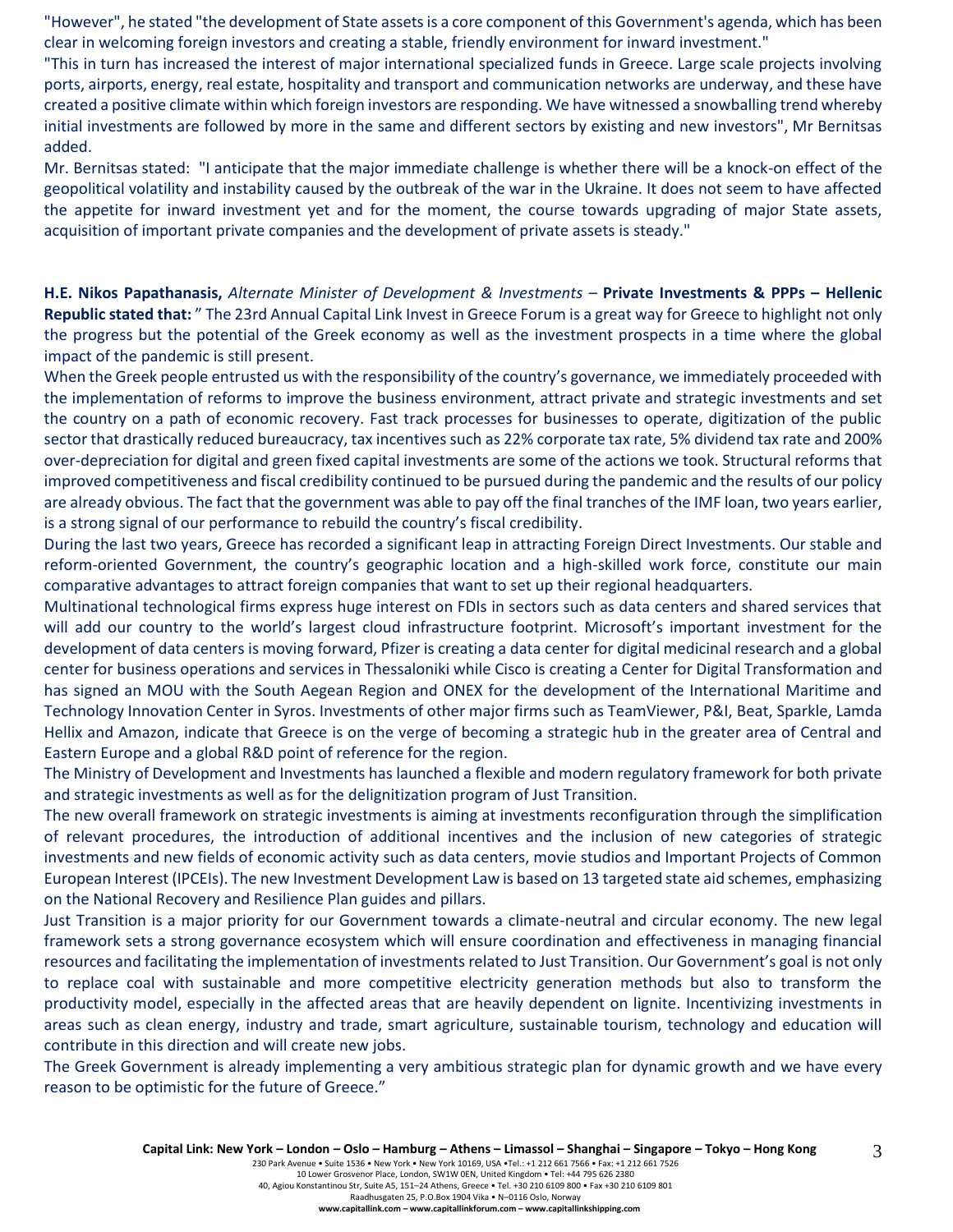**Mrs. Ravina Advani,** *Head of Energy Natural Resources & Renewables Coverage –* **BNP Paribas highlighted that:** "that this is a critical point in time for the energy transition generally, and that Greece's ESG and net zero trajectory present significant investment and growth opportunities. "There are a number of parallels between Greece and the US' energy transition needs. Both countries are looking to accelerate retirements of their heaviest emitting fossil fuel, coal. Both are promoting renewables build out, energy efficiency initiatives, and the electrification of energy-intensive sectors such as transportation. Both countries have a need for rapid development of supporting infrastructure like transmission." Mrs. Advani noted that certain, more established renewables technologies like onshore wind and utility-scale PV are increasingly competitive with new gas. "…but while renewable energy will play a large role in our worldwide decarbonization efforts, it will remain important to acknowledge the practical realities involved as well. Renewables intermittency continues to be a big limitation. As a lower emitting baseload fuel alternative, natural gas will continue to enable the energy transition by ensuring energy security and supporting further renewables development. To draw another parallel, natural gas is part of both the US and Greece's net zero roadmaps and in fact, the United Nations Intergovernmental Panel on Climate Change (IPCC) has designated gas (under certain conditions) as one of the transition energies needed to achieve carbon neutrality in 2050." Regardless, Mrs. Advani anticipates that future technological advancements and the meaningful investments being made in emerging decarbonization technologies like hydrogen, storage, or CCUS, will accelerate Greece's (and the US') trajectory to net zero. "It is a testament to Greece's serious commitment that more than 30% of the European Union crisis funds for Greece were directed at green projects and opportunities in 2021. Despite the reopening of certain lignite-fired power plants and the recent extension of the phase out period, these projects continue to present an enormous opportunity for Greece to progress its net-zero ambitions, which the country remains highly committed to."

**Mrs. Penelope Lazaridou,** *General Financial Manager – Executive Board Member -* **GEK TERNA mentioned that:** "At Gek Terna Group, we are the leaders in the fields of concessions, energy and construction, operating in complementary and synergistic sectors.

Under an inspired management, we possess the required specialization, the financial resources, the competitive advantage and especially the internal strength to claim and develop large-scale investments and to contribute decisively in the dynamic transformation of the Greek economy.

Despite the headwinds, we never hesitate, but always seek to turn threats into opportunities and weakness into strength pursuing innovative and strategic business thinking."

**Mr. Christos Balaskas,** *Vice President & General Manager - Greece –* **Eldorado Gold Corporation commented that:** "Eldorado Gold is a valued investor in Greece. Since the beginning of our activity and despite the difficulties, Eldorado Gold has invested extensively to upgrade the Kassandra Mines, begin construction at Skouries, restore environmental impacts from previous owners and prepare an investment plan that will expand the region's potential for the next two and a half decades." And added with regard to Hellas Gold's prospect: "Our business is founded on two strong pillars: the solid financials of Skouries and the fact that we produce essential raw materials for Europe's manufacturing, energy transition, and self-sufficiency. Overall, we are well positioned to begin a new future for this investment which will be a source of prosperity for all''.

**Mr. Gregory D. Dimitriadis***, CEO & Member of the Board of Directors –* **Hellenic Corporation of Assets and Participations SA stated that:** "Greece is attracting once again international interest, as the economy is being fortified, and institutional changes are reshaping the country. These changes are already leading to investments and growth. Despite the Covid-19 and energy crises, as well as the expected impact on the economy by the sanctions towards Russia, the Greek economy continues to grow. The country has succeeded a fast-track digital transformation, several flagship investments are now on track, and Greece is once again on investors' spotlight.

This is an important momentum for HCAP (Hellenic Corporation of Assets and Participation), the Public Wealth Fund of Greece. HCAP is a holding company founded in 2016 with the Greek State as the sole shareholder, but independent in its business decisions and corporate governance. Its mission is: to take an active role in the modernization of State-Owned Enterprises, to maximize the value of public assets and real estate, to provide upgraded services for citizens / consumers and to contribute to the national economy through investments.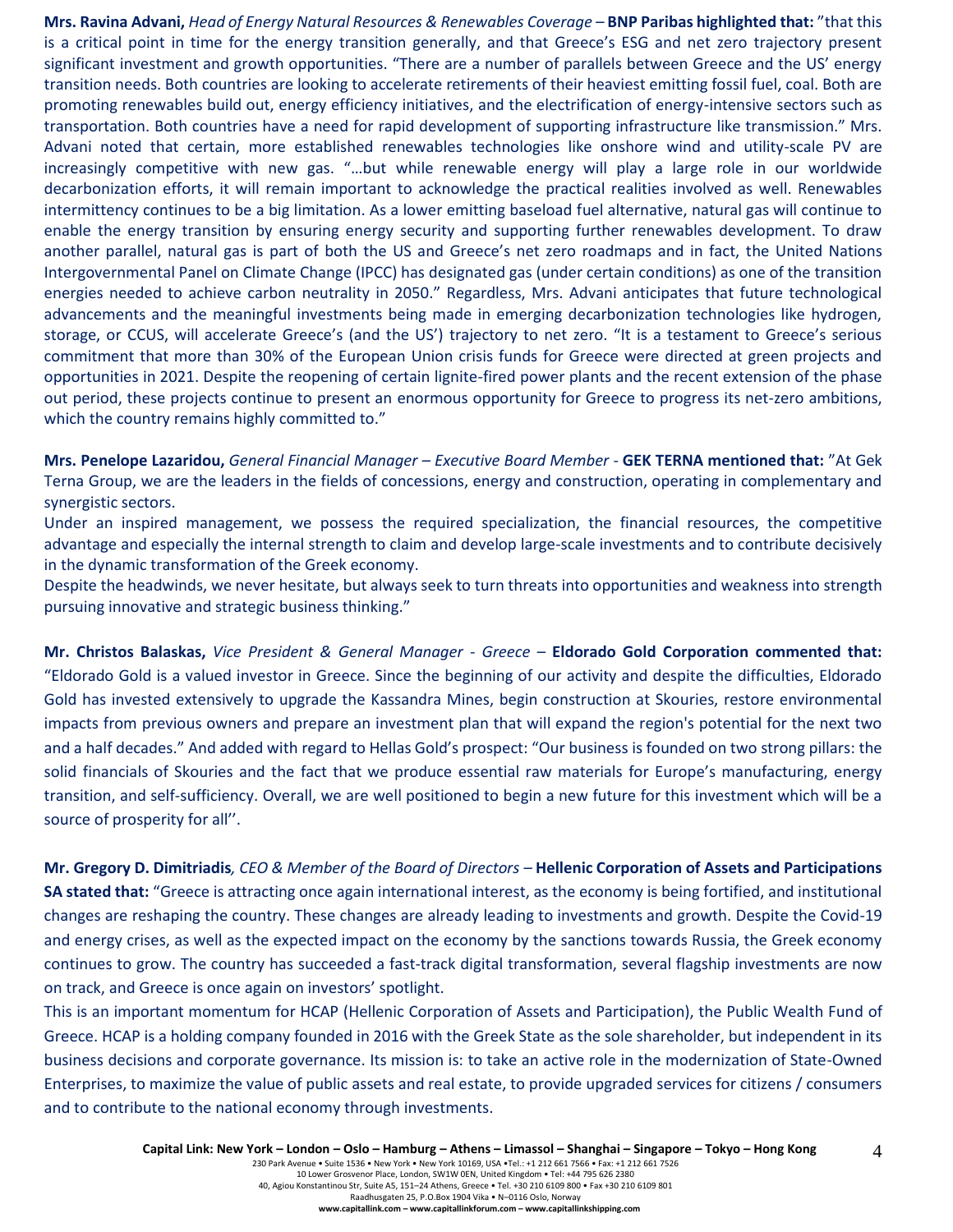HCAP, although only 11 months in its new era, as an active shareholder, has already delivered concrete case studies:

• The share capital increase of the Public Power Company (PPC) that reached  $\epsilon$ 1.35 billion in the first hour of its bookbuilding procedure, surpassing all expectations. The company is now able to make significant investments in Greece and abroad and lead the country's green transition. This is becoming increasingly necessary, as the country will not only be able to secure its energy safety but will also be able to strengthen the European Union's energy grid.

• The beginning of operations of the 100-million-euro fund 'Phaistos', which is now officially in the countdown for the first investments to create a 5G ecosystem and drive the country's digital competitiveness in sectors such as logistics, cybersecurity, and space technologies.

• The successful concession of the Egnatia Μotorway and the upcoming concession of Attica Motorway will act as a catalyst for investments in transport, manufacturing, and tourism.

• On the privatizations front, HRADF has also formed a new Project Preparation Facility (PPF) to assist with major strategic green investments and the absorption of Recovery and Resiliency Fund (RRF) resources, starting with a portfolio of projects budgeted at 2.5 billion euros.

Tourism, infrastructure, and especially energy, are drawing most of the attention. Our message to US investors is that the time to invest in Greece is now, as the country is emerging into a pillar for stability. We are confident that the 23rd Annual Capital Link Invest in Greece Forum will be a platform to share ideas and developments of common interest."

**----------------------------------------------------------------------------------------------------------**

# **FORUM OVERVIEW**

The agenda, the topics and the structure of the Conference through 14 thematic Units and with the participation of 64 High Level Speakers, were designed to inform and meet the requirements of international investors by combining the Greek and American governmental perspective, with the perspective of the private sector executives, international financiers and investors. The Forum was held at a critical juncture, as the impact of the pandemic is still being felt in the global economy. Supply chain problems, inflation trends and increases in energy tariffs are challenges that remain at the forefront. At the same time, the new war in Ukraine has redrawn the geopolitical and energy map of Europe, intensifying the global uncertainty.

**"Capital Link Invest in Greece Forum: A New Era – A New Direction for Greece":** Greece has made a dynamic comeback in the global capital markets and the global investment community but this is the first step. Looking ahead, despite the challenges stemming from the pandemic, there is a new reality and potential in Greece today. Modernization and Investments" are at the heart of the "Greece 2.0" program, the largest plan developed in the modern history of the county aiming to change the economy model, transforming it into a competitive and extroverted one, with a digital and efficient state. The approximately EUR 31 billion that will be disbursed by the Recovery and Resilience Facility - in addition to the funds from the European Development Programs included in the new EU budget for the period 2021-2027, can be the foundation for Greece to attract the significant and additional foreign investments that the country needs.

The Prime Minister of Greece **H.E. Kyriakos Mitsotakis opened the Forum** (via webcast) and delivered the Greek Government's message to International investors, titled **"A New Era – A New Direction for Greece".**

**H.E. Christos Staikouras, Minister of Finance**, Keynote Speaker of the Conference, presented Greek Government's economic strategy, and his speech was titled **"Accelerating Growth - Government Economic Policy & Objectives".**

**H.E. Mr. Adonis Georgiadis**, **Minister of Development and Investments**, and the Chairman & Chief Executive Officer of PFIZER, **Dr. Albert Bourla** were the Keynote Speakers at the formal Luncheon.

Introductory Speeches were made by: **Mr. Stefan Jekel**, Head of International Listings - New York Stock Exchange, **Mr. Jay Collins**, Managing Director, Vice Chairman Corporate & Investment Banking - Citi, and **Dr. Nikolas P. Tsakos**, Founder, President & CEO - TEN Ltd., who spoke on "The State of Greek & Global Shipping".

5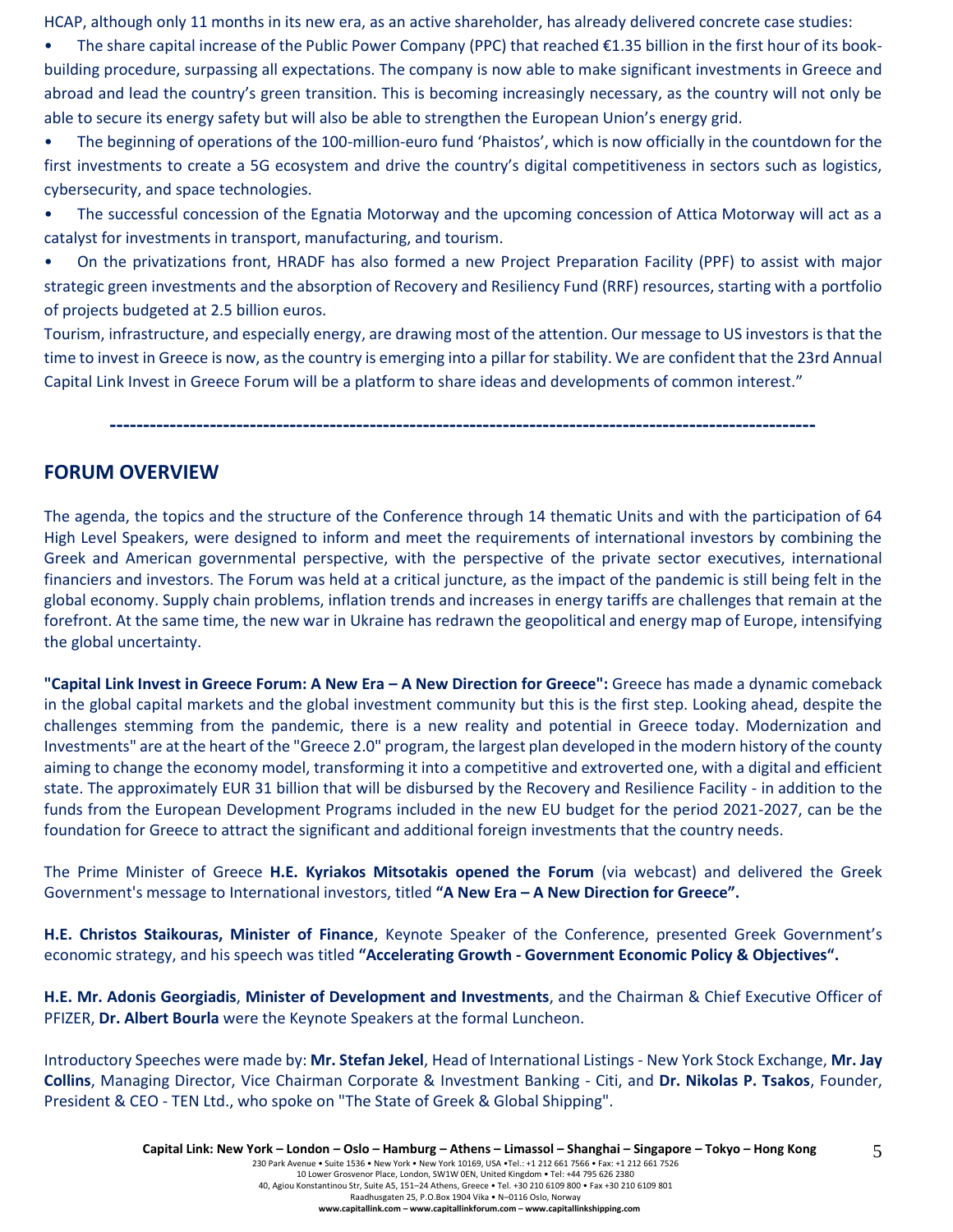#### **One-On-One Meetings**

Like every year, the Conference provided foreign investors with the opportunity to network through a variety of "one-toone meetings" with Institutional Investors representing large foreign funds with investment interest in Greece, with listed and non-listed companies, as well as with members of the delegation of the Greek Government.

In cooperation with the investment banks that support the Forum, **group sessions** were organized for the main ministers of the government:

• **H.E. Christos Staikouras, Minister of Finance**, accompanied by Mr. Dimitrios Tsakonas, General Manager - Public Debt Management Organization (ODDIH), and

• **H.E. Mr. Adonis Georgiadis**, **Minister of Development and Investments** accompanied by Mr. Nikos Papathanasis, Alternate Minister of Development & Investments, Private Investments & PPPs, Mr. Gregory D. Dimitriadis, CEO & Member of the Board of Directors – Hellenic Corporation of Assets and Participations SA (HCAP) & Mr. Dimitris Politis, Chief Executive Officer – Hellenic Republic Asset Development Fund (HRAF).

## **Greek American and International Media**

The representatives of the government and of the participating companies met with the Greek American Media that covered the Forum as well as with representatives of International Media such as: Financial Times, Wall Street Journal, Bloomberg, YAHOO Finance, Reuters, New York Times, Tradewinds.

• **H.E. Christos Staikouras, Minister of Finance, gave interviews to the Financial Times & Wall Street Journal.**

• **H.E. Mr. Adonis Georgiadis**, **Minister of Development and Investments,** gave the following interviews presenting the investment opportunities in Greece:

1. An interview in Greek at the **Union of Foreign Correspondents**, with the Greek correspondent Mr. Thanos Dimadis. The interview was then displayed on the Foreign Press Correspondents on the American website and on YouTube with English subtitles. The interview was conducted with interior and exterior shooting at the World Trade Center, during which the Minister spoke about trade relations with the United States, energy, investments, development, and other issues related to his portfolio.

2. An Interview in English with Mrs. Susan Tehrani, Vice President of the Association of Foreign Press Correspondents in the United States. Mrs. Tehrani is a correspondent for **WION,** the world's largest network, which broadcasts in 190 countries, including the United States.

## **OFFICIAL DINNER – AWARD CEREMONY: «2021 HELLENIC CAPITAL LINK LEADERSHIP AWARD»**

The 23rd Annual Capital Link Invest in Greece Forum "A New Era - A New Direction for Greece", concluded with an **official dinner** during which **Mr. Alex Fotakidis**, Partner & Head of Greece - **CVC Capital Partners**, was honored with the **"2021 Capital Link Hellenic Leadership Award", for his outstanding contribution to Greece.**

**CVC Capital Partners and Mr. Alex Fotakidis,** the partner heading the Greek investment team, were recognized for their positive impact on Greece and the Greek economy with their active investment participation raising the profile of Greece as an investment destination within the global investment community. CVC Capital Partners' investments are a direct boost to the Greek economy and also a vote of confidence that can help attract additional foreign investments.

## **H.E. Alexandra Papadopoulou, Ambassador of Greece to the United States, delivered Welcome Remarks**

The Keynote Address was delivered by **Mrs. Maria Olson**, *Office Director-Office of Southern European Affairs Bureau of European and Eurasian Affairs* – **U.S. DEPARTMENT OF STATE** with the participation of the new *Ambassador-Designate of the United States to Greece*, **Mr. George J. Tsunis.**

6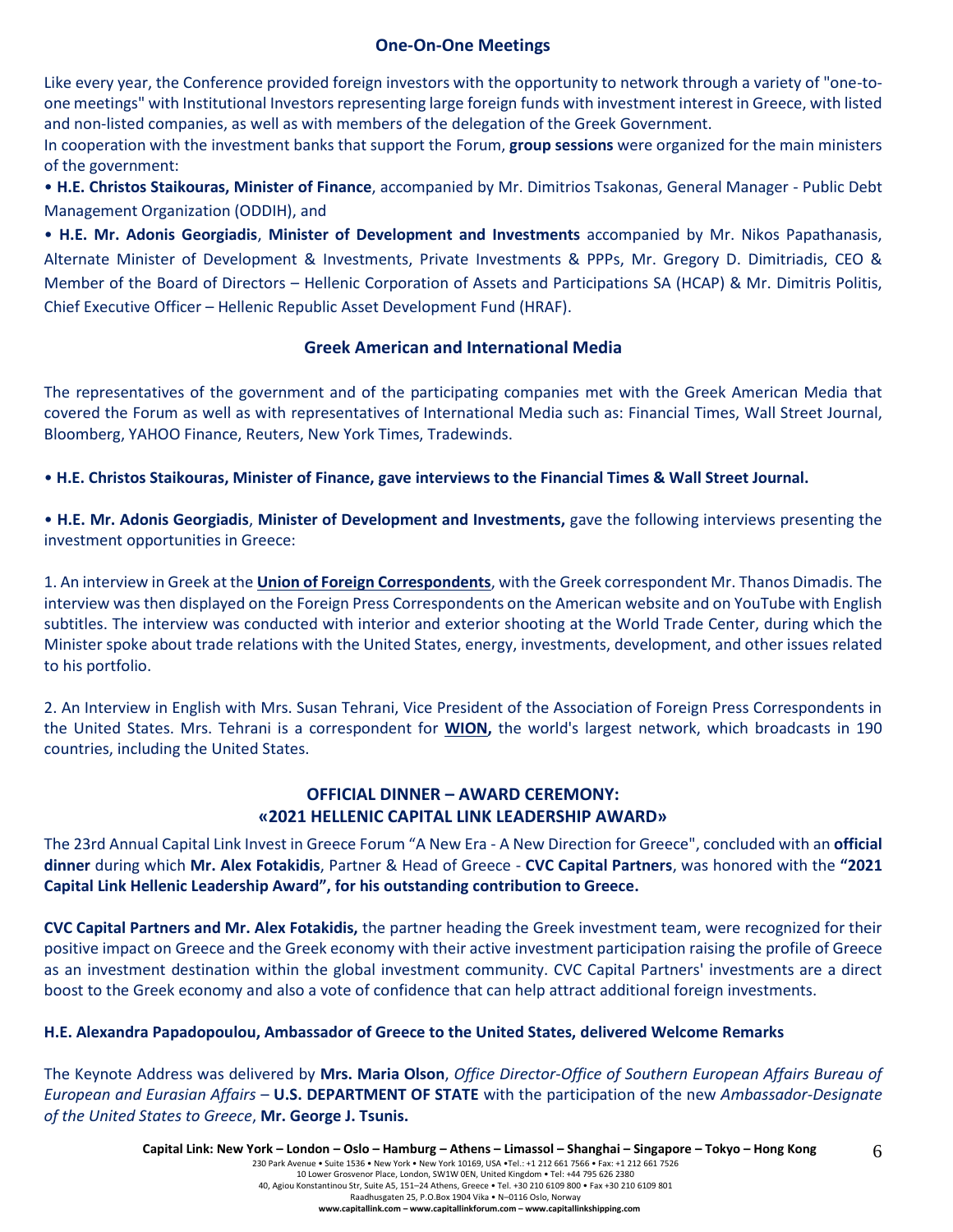**Mr. Panayotis Bernitsas**, Managing Partner - **Bernitsas Law** delivered Opening Remarks.

**Mr. Georgios Papadimitriou**, Partner, Accounts & Markets Leader, Central, Eastern and Southeastern Europe & Central Asia – **EY**, introduced the Honoree **Mr. Alex Fotakidis**, Partner & Head of Greece - **CVC Capital Partners.** 

While receiving the "2021 Capital Link Hellenic Leadership Award", **Mr. Fotakidis** made a keynote speech highlighting CVC Capital Partners' contribution to Greece and stated that CVC has a long-term commitment to invest in the country and will continue playing a positive role as a responsible investor, supporting leading companies and their management teams to deliver on ambitious plans.

The **Capital Link Hellenic Leadership Award** is presented annually to a person or an organization for outstanding contribution in fostering closer ties between Greece and the global business and investment community. Previous honorees were in 2012, **Mr. Andrew N. Liveris**, Chairman and Chief Executive Officer of The Dow Chemical Company, in 2013, **Mr. John Calamos**, Chairman, CEO & Global Co-Chief Investment Officer of Calamos Investments, in **2014**, **Mr. George Logothetis**, Chairman and CEO of Libra Group and in 2015, **Dr. Anthony Papadimitriou**, President to the Board of Directors of Alexander S. Onassis Foundation & Managing Partner of "A.S. Papadimitriou & Partners Law Firm, in 2016, **Mr. Wilbur L. Ross**, Chairman & Chief Strategy Officer of WL Ross & Co., in 2017, **Mr. Andre Calantzopoulos**, CEO – Philip Morris International, in 2018, **Mr. Evangelos Mytilineos**, Chairman & CEO of Mytilineos and in **2019, Mr. John Paulson,** President & Portfolio Manager - Paulson & Co. Inc.

#### **The Dinner was sponsored by ΕΥ.**

# **TUESDSAY, APRIL 12, 2022 «GREEK AMERICAN ISSUER DAY» at the New York Stock Exchange**

Within the context of the 23rd Annual Capital Link Invest in Greece Forum "A New Era - A New Direction for Greece", the New York Stock Exchange in cooperation with Capital Link organized, a special ceremony, in honor of Greece, titled **«GREEK AMERICAN ISSUER DAY at NYSE».**

**New York Stock Exchange (NYSE)** flew the Greek flag on Wall Street and issued special commemorative medals to honor the members of the Greek Delegation.

**Dr. Nikolas P. Tsakos, Founder, President & CEO, TEN Ltd. (NYSE: TNP) and Minister of Finance, H.E. Christos Staikouras, rang the "Opening Bell"**, starting the trading session on Tuesday, April 12, 2022, of the NYSE-New York Stock Exchange, accompanied by **H.E. Adonis Georgiadis, Minister of Development & Investments, H.E. Nikos Papathanasis,** Alternate Minister of Development & Investments, Private Investments & PPPs, **H.E. Panos Tsakloglou,** Deputy Minister of Labour & Social Affairs**, Dr. Konstantinos Koutras,** Consul General of Greece in New York**, Mrs. Olga Bornozi,** Managing Director – Capital Link and **Mr. Nicolas Bornozis,** President of Capital Link and the representatives of NYSE listed companies**, Mr. Τed PETRONE,** Vice Chairman, **NAVIOS GROUP – Mr. Michael BAKAS,** Executive V.P, **AMERESCO – Mr. Christos MEGALOU,** Member of the Board, **SAFE BULKERS Inc. &** Chief Executive Officer of **Piraeus Bank, Mr. Christos Balaskas,**  Vice President & General Manager – Greece**, Eldorado Gold Corporation.**

## **This year's Forum was honored by the participation of:**

## **REPRESENTATIVES OF THE GREEK GOVERNMENT**

- **The Prime Minister of Greece, H.E. Kyriakos Mitsotakis**
- **H.E. Christos Staikouras,** *The Greek Minister of Finance*
- **H.E. Adonis Georgiadis***, Minister of Development & Investments*
- **Η.Ε. Nikos Papathanasis***, Alternate Minister of Development & Investments Private Investments & PPPs*

Capital Link: New York - London - Oslo - Hamburg - Athens - Limassol - Shanghai - Singapore - Tokyo - Hong Kong

230 Park Avenue • Suite 1536 • New York • New York 10169, USA •Tel.: +1 212 661 7566 • Fax: +1 212 661 7526 10 Lower Grosvenor Place, London, SW1W 0EN, United Kingdom • Tel: +44 795 626 2380

7

40, Agiou Konstantinou Str, Suite A5, 151–24 Athens, Greece • Tel. +30 210 6109 800 • Fax +30 210 6109 801

Raadhusgaten 25, P.O.Box 1904 Vika • N–0116 Oslo, Norway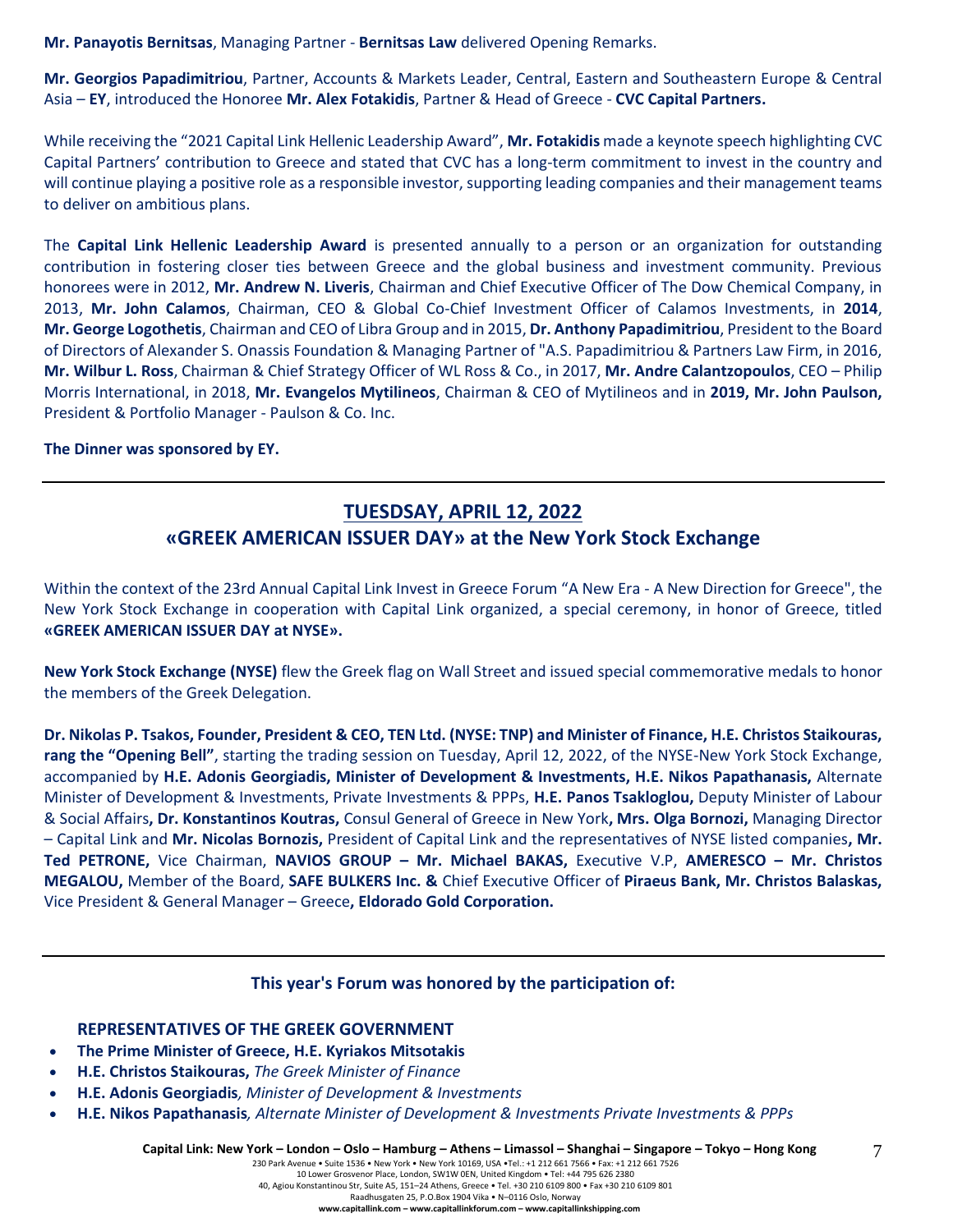- **H.E. Panos Tsakloglou***, Deputy Minister of Labour & Social Affairs*
- **Mr. George Pitsilis**, *Governor of the Independent Authority for Public Revenue (IAPR), ex President of Intra-European Organisation of Tax Administrations (IOTA)*
- **Mr. Gregory D. Dimitriadis***, CEO & Member of the Board of Directors –* Hellenic Corporation of Assets and Participations (HCAP)
- **Mr. Dimitris Politis**, *CEO* Hellenic Republic Asset Development Fund (HRAF)
- **H.E. Alexandra Papadopoulou**, *Ambassador* of Greece to the United States
- **H.E. Maria Theofili**, *Ambassador Extraordinary and Plenipotentiary, Permanent Representative* of Greece to the United Nations

## **US GOVERNEMENT OFFICIALS**

- **Mrs. Maria Olson**, *Office Director-Office of Southern European Affairs –* **Bureau of European and Eurasian Affairs - U.S. DEPARTMENT OF STATE**
- **H.E. Geoffrey R. Pyatt, U.S. Ambassador to the Hellenic Republic (via webcast)**
- **H.E. George J. Tsunis***, Ambassador-Designate* of the **United States to Greece**

## **SENIOR REPRESENTATIVES FROM GREEK AND INTERNATIONAL ORGANIZATIONS:**

- **Mrs**. **Elizabeth McCaul,** *Member of the Supervisory Board* **European Central Bank**
- **Dr. Albert Bourla**, *Chairman & Chief Executive Officer* **PFIZER**
- **Mr. Stefan Jekel**, *Head of International Listings* **New York Stock Exchange**
- **Mr. Dimitrios Tsakonas**, Director General **Public Debt Management Agency**

## **LARGE INTERNATIONAL BANKS**

- Ambrosia Capital
- Axia Ventures Group
- **Barclays**
- BNP Paribas
- Citi
- Goldman Sachs
- HSBC
- Nomura International

#### **EUROPEAN ORGANIZATIONS**

• European Central Bank

#### **LISTED COMPANIES**

- Alpha Bank
- **Eurobank**
- National Bank of Greece
- Piraeus Bank
- Athens Water Supply & Sewage Company SA (EYDAP)
- ADMIE (IPTO) Holding S.A
- DESFA S.A. (Hellenic Gas Transmission System Operator)
- **GEK Terna Group**
- Hellenic Petroleum Holdings S.A. ELPE
- Lamda Development
- OTE Group of Companies
- Public Power Corporation PPC
- **Trastor REIC**

#### **INTERNATIONAL INVESTORS**

• Bain Capital Credit

#### **INTERNATIONAL COMPANIES**

- AVIS Greece
- Eldorado Gold
- EY
- Flott & Co. PC
- Hill International
- Oliver & Wyman
- **NN Hellas**
- PFIZER
- York Studios

#### **OTHER COMPANIES/ORGANIZATIONS**

- DECA Investments
- Dimand Real Estate Development
- Ellikonos Capital Partners
- EOS Capital Partners
- Greek National Tourism Organization (GNTO)
- Hellenic Medical Society
- Intrum
- PPC Renewables
- Qualco Group
- SMERemediumCap

#### **LAW FIRMS**

- Bernitsas Law
- D.C. Christopoulos & Partners
- Dedes & Associates Law Firm
- Kyriakides Georgopoulos Law Firm

8

- Lambadarios Law Firm
- Machas & Partners Law Firm
- Millbank
- **POTAMITISVEKRIS**

230 Park Avenue • Suite 1536 • New York • New York 10169, USA •Tel.: +1 212 661 7566 • Fax: +1 212 661 7526 10 Lower Grosvenor Place, London, SW1W 0EN, United Kingdom • Tel: +44 795 626 2380

40, Agiou Konstantinou Str, Suite A5, 151–24 Athens, Greece • Tel. +30 210 6109 800 • Fax +30 210 6109 801 Raadhusgaten 25, P.O.Box 1904 Vika • N–0116 Oslo, Norway

**www.capitallink.com – www.capitallinkforum.com – www.capitallinkshipping.com**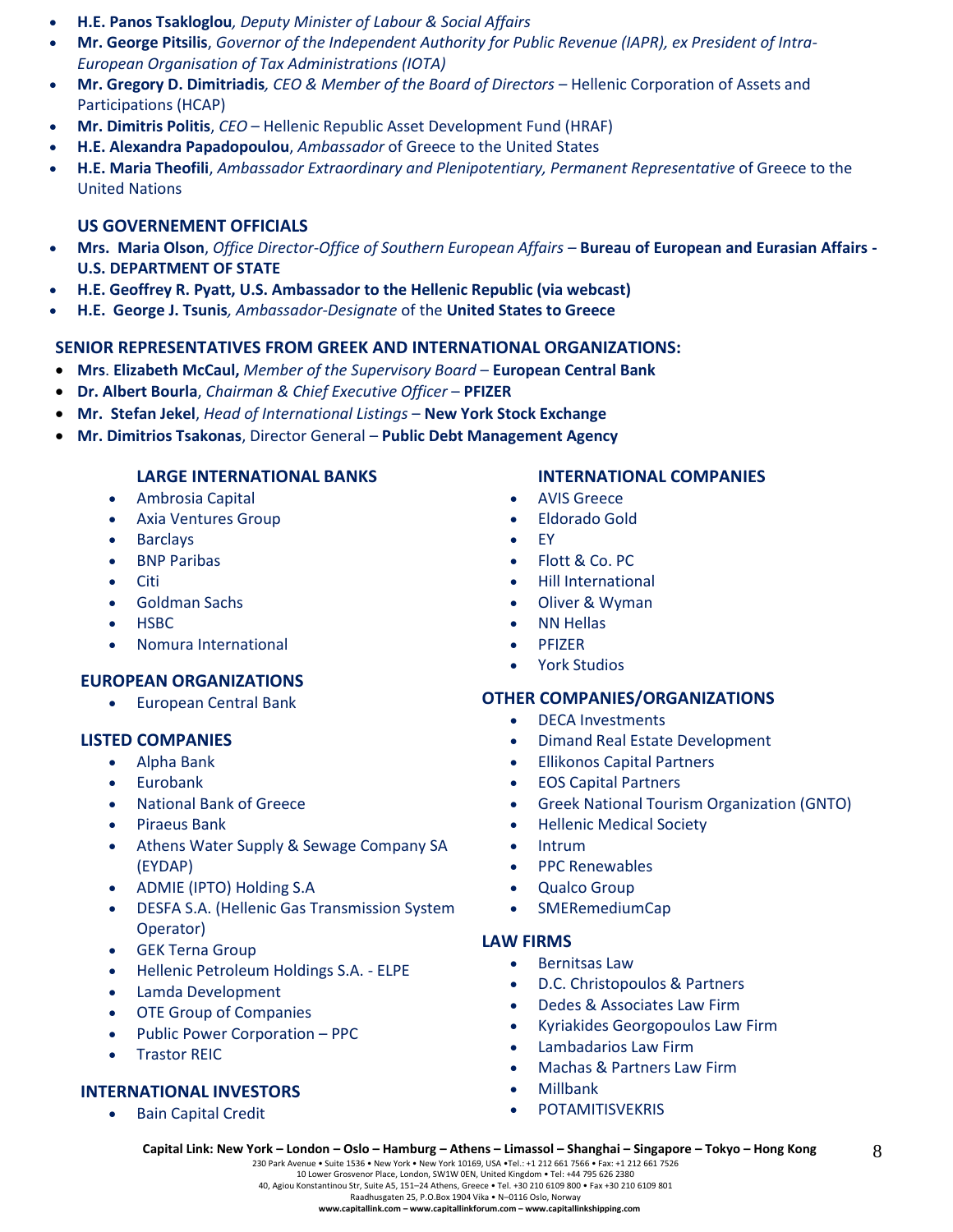- CVC Capital Partners
- Grifon Capital Partners / Fortress
- Partners Group

• Reed Smith LLP

## **INTERNATIONAL SHIPPING COMPANIES**

- Navios Maritime Partners
- Tsakos Energy Navigation TEN Ltd.

## **THE FORUM WAS ORGANIZED:**

**---------------------------------------------------------------------------------------------------------------**

**IN COOPERATION WITH:** New York Stock Exchange **SPONSORS:**

*Lead Sponsors:* Citi and Tsakos Energy Navigation - TEN Ltd. are the main sponsors of the Forum for the last 13 years. *Gold Sponsors:* Barclays • BNP Paribas • EY • Goldman Sachs • Piraeus Bank

*Grand Sponsors:* Alpha Bank • Ambrosia Capital • Athens Water Supply & Sewage Company (EYDAP) • AVIS • AXIA Ventures Group • Bernitsas Law • Eldorado Gold • Greek National Tourism Organisation (GNTO) • Hellenic Petroleum Holdings S.A. • HILL International • HSBC Greece • Kyriakides Georgopoulos Law Firm • Lambadarios Law Firm • Lamda Development • Milbank LLP • National Bank of Greece • NN Hellas • Nomura International • Oliver Wyman • OTE Group of Companies • POTAMITISVEKRIS • Public Power Corporation of Greece – PUBLIC POWER CORPORATION S.A. (PPC S.A.) • PPC Renewables • Qualco Group • Reed Smith

*Sponsors:* D.C. CHRISTOPOULOS & PARTNERS • DEDES & ASSOCIATES LAW FIRM • Eurobank S.A. • GEK TERNA • INTRUM • Machas & Partners Law Firm • York Studios

*Supporting Sponsors:* ADMIE (IPTO) Holding SA • DECA Investments AIFM • Dimand Real Estate • Elikonos Capital Partners • EOS Capital Partners • Flott & Co. PC • SMERemediumCap • Trastor REIC

*Cocktail Reception Sponsor:* Navios Maritime Partners L.P.

*Dinner Sponsor:* EY

**SUPPORTING ORGANIZATIONS:** Ministry of Foreign Affairs, General Secretariat for Greeks Abroad and Public Diplomacy, Hellenic Republic • Consulate General of Greece in NY • AHEPA • AHEPA Delphi Chapter 25 • American Hellenic Institute (AHI) • Consulate General of Greece, NY – Trade Office • Cyprus-US Chamber of Commerce • European American Chamber of Commerce, New York • European Financial Management Association (EFM) • Greek American Chamber of Commerce NJ/PA • Hellenic American Bankers Association – HABA • Hellenic American Chamber of Commerce • Hellenic American Women's Council (HAWK) • Hellenic Bankers Association UK • Hellenic Corporation of Assets & Participations • Hellenic Lawyers Association • Leadership 100 • The Hellenic Initiative • World Hellenic Inter-Parliamentary Association

**MEDIA PARTNERS:** Antenna • Antenna Satellite • AllAboutShipping.co.UK • Anamniseis • Banking News • Εθνικός Κήρυξ – The National Herald • Greek Reporter • Hellenic Daily News – NY • Hellas Journal By Mignatiou.Com • Hellenic DNA • Hellenic News of America • MEGA – TO BHMA – TA NEA – in.gr – ot.gr-Οικονομικός Ταχυδρόμος • NGTV • Oikonomiki Epitheorisi – Greek Business File • Athens - Macedonian News Agency • World Energy News

**Photos** : [23rd Annual Capital Link Invest in Greece Forum -](https://www.toliosphotography.com/ToliosEvents/CAPITAL-LINK-/23rd-Annual-Capital-Link-New-York-City/n-RHX6QD/) toliosphotography

**View all Forum videos** :<https://www.youtube.com/c/CapitalLinkInc/videos>

**View all replays in our YouTube Forum dedicated play list** : <https://www.youtube.com/playlist?list=PLVvlqwwjZPWzN93QMVmJrh0-tDgLxzVwE>